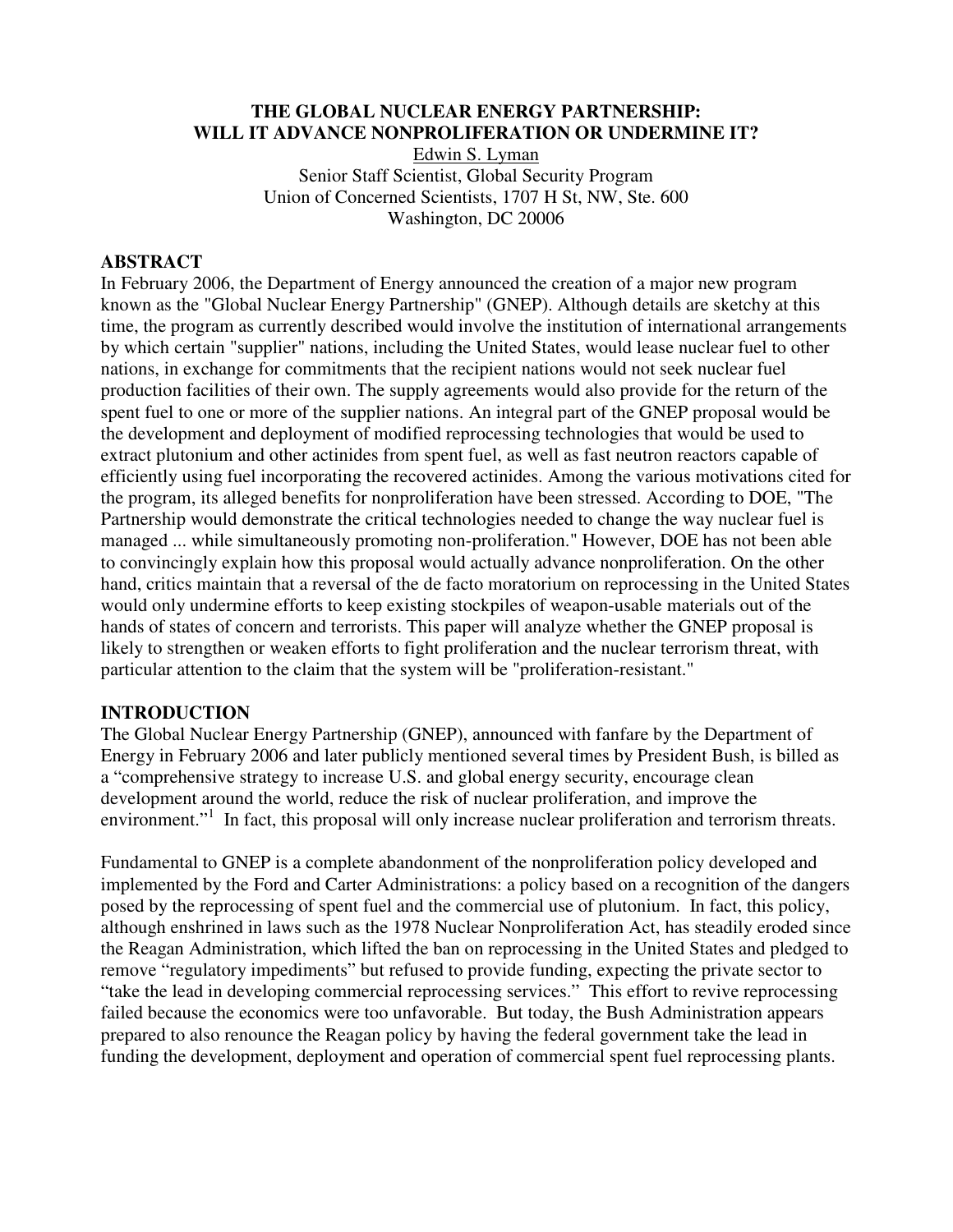In justifying this reversal of both the Ford/Carter and Reagan policies on reprocessing, DOE officials stress their belief that the policy was a failure. At the GNEP rollout, Deputy Energy Secretary Clay Sell said that

"We stopped reprocessing because the technology of that day separated plutonium, and that presents a significant proliferation concern, but the rest of the world – France, Japan, Russia, the United Kingdom – went on and continued to develop these reprocessing technologies, and we now have over 200 metric tons of separated civil plutonium around the globe today." $^{2}$ 

However, history provides a different perspective. First of all, in 1981 the Reagan Administration reversed the Carter reprocessing policy not only domestically but also internationally, pledging not to "inhibit or set back civil reprocessing and breeder reactor development abroad in nations with advanced nuclear power programs where it does not constitute a proliferation risk." So the fact that France, the U.K. and Japan continued to pursue reprocessing has no bearing on the effectiveness of the Carter policy. On the other hand, programs were terminated in at least six other countries that in the late 1970s either operated or had firm plans to build civil reprocessing plants: Argentina, Belgium, Brazil, Italy, Sweden and West Germany. In addition, in the 1970s there was active interest in acquiring reprocessing technology by Pakistan, South Korea and Taiwan – countries who claimed to seek it for civil purposes but actually intended it for use in covert military programs. But as a result of the more muscular foreign policy on reprocessing derived from the evolving U.S. position in the Ford and Carter Administrations, the U.S. acted to block attempts by France to export reprocessing plants to these three countries.

Thus although a few states (primarily those already engaging in military reprocessing) pushed forward to develop a domestic civil reprocessing capability even after the Carter policy was declared – an effort facilitated by the Reagan policy – many other states eventually abandoned their plans, and as a result reprocessing activities and separated plutonium inventories worldwide fell far short of earlier projections. In 1980, participants in INFCE (the International Nuclear Fuel Cycle Evaluation) predicted that by 2000, the amount of spent fuel discharged by the world's nuclear reactors would total over 226,000 metric tons, of which nearly 100,000 metric tons (nearly 44%) would be reprocessed, separating a total of 885 metric tons of plutonium.<sup>3</sup> While INFCE's prediction of total spent fuel arisings was very close to the actual figure in 2000 (around 224,000 metric tons, according to IAEA), its prediction of the fraction that would be reprocessed, and the size of the separated plutonium inventory in 2000, were way off. Less than 25% of the plutonium in spent fuel generated worldwide by 2000 (about 300 metric tons) had been separated, and the total amount of separated plutonium in 2000 was only about 200 metric tons. (About one-third, or 100 metric tons, was made into MOX fuel for light-water reactors).

One indisputable benefit of the Carter policy and the subsequent abandonment of reprocessing in the U.S. is that the U.S. nuclear industry does not have to bear the cost and inconvenience of providing security for a large stockpile of civil plutonium, unlike its counterparts in countries that pursued reprocessing.

The U.S. spent fuel inventory today contains approximately 500 metric tons of plutonium. The costs and risks associated with the extraction from spent fuel of such a massive amount of weapon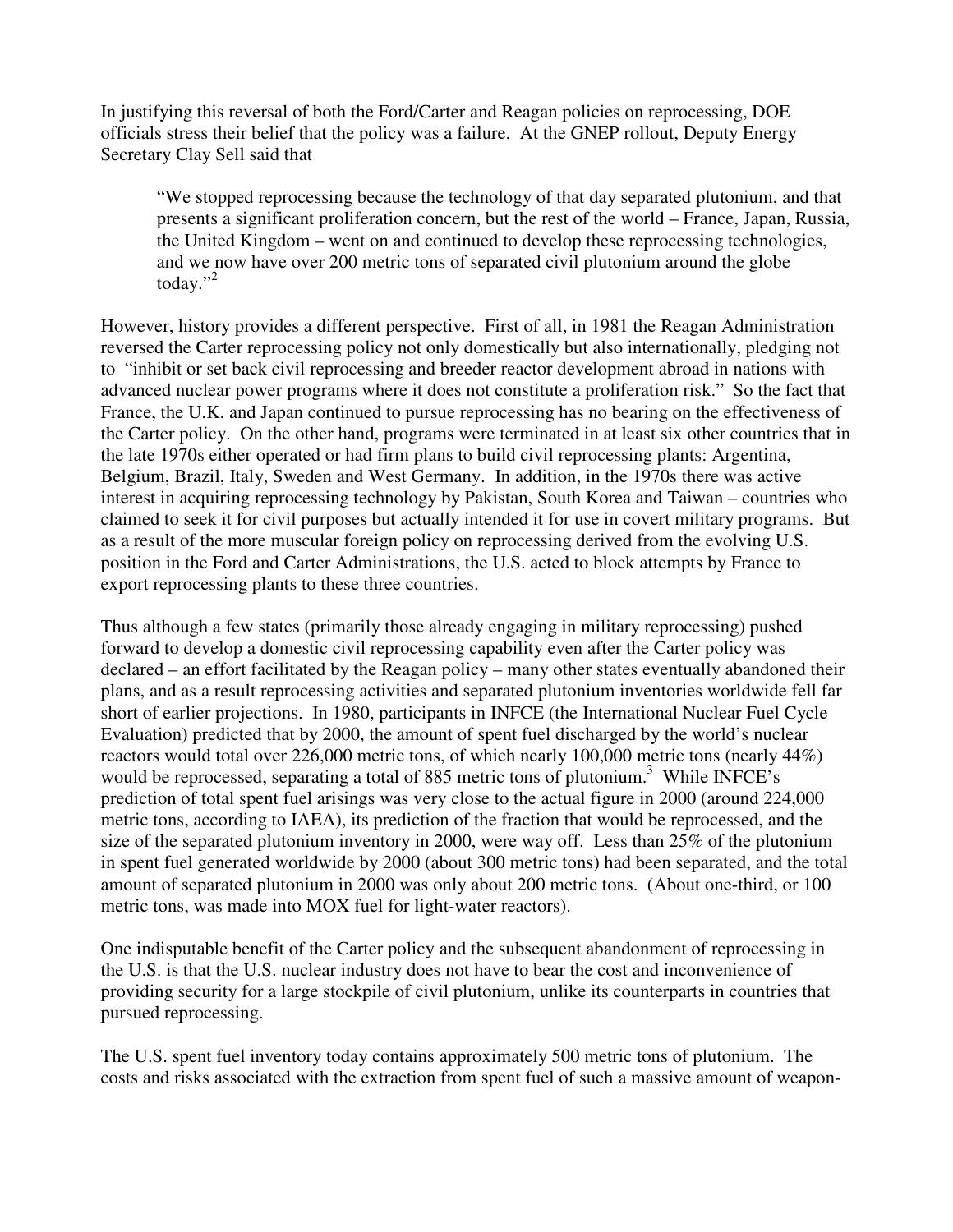usable material, and its circulation in commerce, would be overwhelming. At a rate of about \$2 per gram annually, it would cost on the order of \$1 billion per year to safely and securely store this material, roughly ten times than the annualized cost of dry-storing the original spent fuel containing this plutonium. The only way to reduce the long-term security costs of separated plutonium would be to transform it back to a Category III material, another massively expensive proposition. The U.S. is struggling to dispose of a mere 34 metric tons of weapon-grade plutonium by conversion to MOX fuel and irradiation in light-water reactors, at a total cost now estimated as over \$6 billion; a similar approach for 500 MT of plutonium would approach \$50 billion.

The direct impact of separating 500 MT of plutonium from U.S. spent fuel on the domestic threat of diversion or theft of plutonium would be bad enough. But the indirect impact of GNEP on proliferation risk abroad could be far more dangerous. Given that the Carter policy, even though partially undone by the Reagan Administration, appears to have had some inhibitory effect on reprocessing activities, it is likely that the GNEP proposal's enthusiastic endorsement of reprocessing will relax any remaining constraints and lead to a global reprocessing free-for-all.

Nonetheless, GNEP's promoters paint the program as a nonproliferation initiative. They argue that GNEP will dramatically reduce the threat of proliferation worldwide by (1) instituting a global twotier fuel cycle regime in which only fully trustworthy states will be able to operate enrichment and reprocessing facilities, and all other countries will be guaranteed access to nuclear fuel and reactors in exchange for their commitment not to pursue development of fuel cycle facilities of their own; and (2) developing "proliferation-resistant" reprocessing and fuel recycle technologies that, unlike the conventional PUREX process, do not produce "separated plutonium."

However, there is a fundamental contradiction between these two objectives. If reprocessing facilities are only going to be located in fully trustworthy states that pose no proliferation concerns, then why is it necessary to develop "proliferation-resistant" recycle technologies? And conversely, if the "proliferation-resistant" technologies that are under study have such potential to reduce proliferation and nuclear terrorism risks, then why are they too dangerous to be widely exported? Countries like South Korea that are already pursuing similar technologies are not likely to understand why they would be asked to give them up under the GNEP regime.

The only consistent way to resolve these contradictions is to conclude that no one really believes that the proliferation-resistance of these systems is going to be effective. In fact, it appears that DOE is using the "proliferation-resistance" moniker merely to "brand" GNEP for sale to the public, just like the other banal and oversimplifying adjectives like "clean," "safe" and "secure" which appear in DOE's GNEP promotional materials and may well be the outcome of focus-group message testing conducted by the GNEP program's PR firm, Potomac Communications.

But in its zeal to create the dangerous and false notion that there are effective technical fixes to the proliferation and terrorism risks posed by conventional reprocessing, DOE is undermining the Bush administration's nonproliferation policy goal of stopping the spread of sensitive fuel cycle technologies. In fact, the damage to the nonproliferation regime caused by the enthusiastic promotion of reprocessing and plutonium use by the United States is likely to overwhelm any of the minor benefits to nonproliferation touted by GNEP supporters.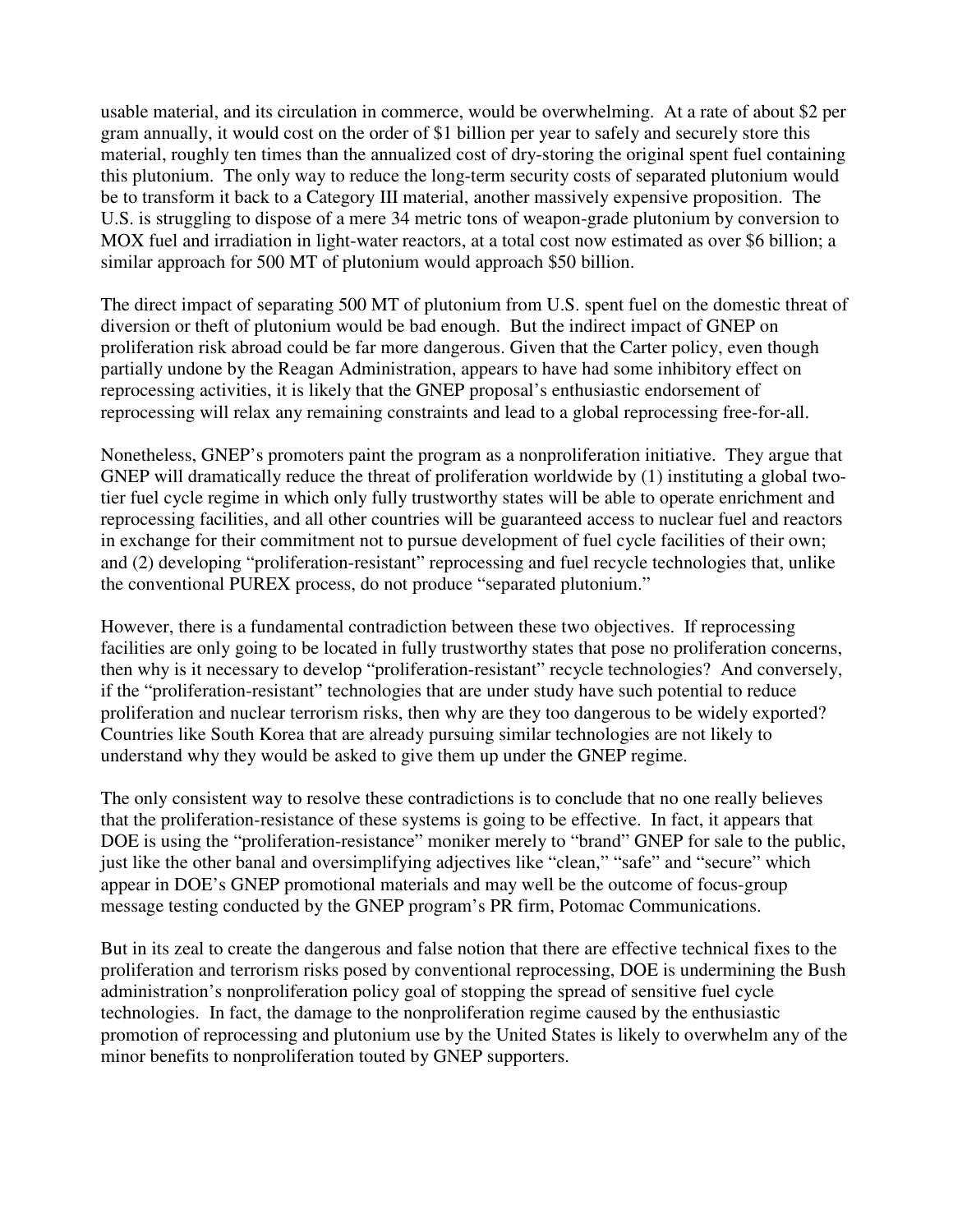The mixed messages that DOE is putting out only serve to strengthen the notion that reprocessing is highly desirable, worthy of huge government infrastructure investments, and can be employed in a fully proliferation-resistant manner. No self-respecting nation would be receptive to a message that reprocessing and plutonium recycling are essential technologies for fully realizing the benefits of nuclear power, yet must remain off limits to all but a few privileged countries. The consolation prize – highly dubious "guarantees" of fresh fuel supply and spent fuel return – is not likely to be sufficiently enticing to attract participants willing to give up their right to pursue a domestic reprocessing capability. Iran is the test case whether this approach will succeed with regard to uranium enrichment, yet the U.S. and other nations have already abandoned the principle that Iran should not receive Western nuclear assistance and other incentives unless it permanently renounces its right to possess enrichment technology. No other nation is likely to accept a deal less favorable to them than the one Iran ultimately receives. The case of Iran has already made clear that the "grand bargain" at the heart of GNEP is a failure in practice.

# **WHAT IS "SEPARATED PLUTONIUM"?**

The claim that GNEP will advance non-proliferation through the development of "proliferationresistant" reprocessing technologies that do not produce "separated plutonium" also has little justification. In fact, there does not appear to be a common definition of "separated plutonium" in either a formal or an operational sense. DOE has at different times proposed three variants of the UREX+ process, producing Pu+Np, Pu+Np+other minor actinides, or Pu+minor actinides+lanthanides, as well as the Pu+MAs+Ce-144 product of electrometallurgical treatment ("pyroprocessing") as meeting this definition. Japan has asserted that the mixture of plutonium and uranium to be produced at the Rokkasho Reprocessing Plant (RRP) – a 50%-50% blend – is not separated plutonium. France is claiming that an "integrated recycling plant" that produces conventional MOX fuel as an end-product does not produce "separated plutonium." But these approaches are merely superficial modifications to conventional reprocessing that would have no significant impact on the ability of skilled adversaries to divert or steal weapon-usable material from the nuclear fuel cycle and build nuclear weapons within the accepted IAEA conversion times.

There is little question that a simple blending of plutonium with uranium without introducing a high external radiation barrier, even in the form of a bulky MOX fuel assembly, affords little proliferation resistance relative to separated plutonium, and would not affect the intensity of safeguards applied by the IAEA or physical protection measures called for by international standards.<sup>4</sup> On the other hand, blending with sufficient quantities of highly radioactive fission products in principle could be effective, but the product and fresh fuel would be so cumbersome and dangerous to handle that the cost and risk of generating nuclear power could increase dramatically.

These and other proposals to modify the nuclear fuel cycle to reduce the accessibility of plutonium have been discussed for decades, yet DOE officials like Clay Sell falsely assert that the Carter moratorium on reprocessing was instituted because such options were not available. For instance, on February 27, 1978, within a year after the Carter policy statement, U.S. and U.K. scientists announced the development of Civex, "a method of reprocessing spent fuel from atomic power plants that would not produce pure plutonium, which could be used to make atomic bombs."<sup>6</sup> The statement went on to say that "in the Civex process, spent fuel would be treated so that it could be reused as fuel … but the plutonium in it would not at any stage be purified to the extent that it could be used for a bomb … the fuel, at every stage of the process, would be so highly radioactive that it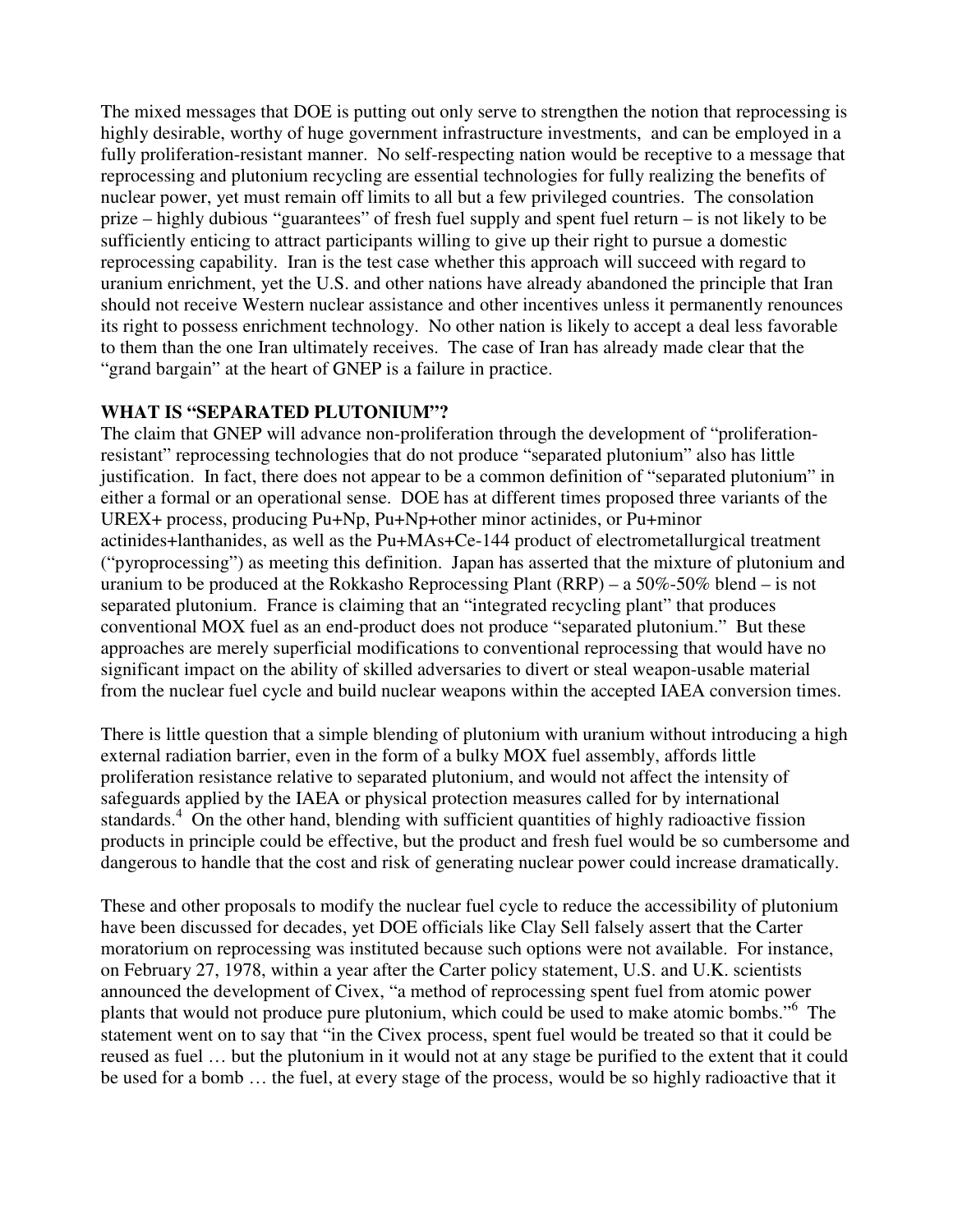could not be handled directly by human beings, a fact that would presumably deter terrorists from attempting to steal the material."<sup>7</sup>

Sound familiar? This is exactly the same gimmick that is being pushed today by promoters of UREX+ and pyroprocessing. But the Carter Administration was fully aware of the proposal and expressed interest – Joseph Nye, then at the State Department called it "an example of the kind of fruitful suggestions we want to see studied"<sup>8</sup> – and the proposal was reviewed during INFCE. The General Accounting Office reviewed the proliferation-resistance characteristics of Civex and similar approaches at the time and found that they would have little impact on diversion by states, although they would provide enhanced protection against terrorist theft.

But the products of the various UREX+ processes would be far less self-protecting than the Civex product, which would retain some cesium-137. Neither the UREX+1a or pyroprocessing flowsheets result in a plutonium product that is "so highly radioactive that it could not be handled directly by human beings." In a response to questions for the record of a March 2006 budget hearing from Congressman Edward Markey (D-MA), DOE has conceded this point by saying that "The plutonium mix from UREX+ would not meet the self-protection standard of spent fuel and, therefore, the physical protection measures and safeguards associated with the process will need to be stringent."<sup>9</sup> But DOE deemphasizes the importance of this admission, stating that "the GNEP model works because only the supplier states will be engaged in the recycling of spent fuel. These are states with strong non-proliferation records ... and in most cases are nuclear weapons states."<sup>10</sup>

This response recalls the question asked earlier: why then do we need to develop more proliferation-resistant reprocessing technologies at all? When DOE officials are questioned on this point in private conversations, they say that these technologies will provide enhanced protection against subnational threats. Yet they have provided no evidence that these approaches would be effective. It has already been well-established that the UREX+1a product, a mixture of plutonium and minor actinides (neptunium-237, americium and curium), does not have a significantly greater resistance to theft than does the plutonium itself. The bulk barely increases and the radiation barrier at 1 meter remains below 1 rem per hour. Moreover, the addition of neptunium-237 and americium isotopes do not affect the level of protection that must be afforded to the mixture. According to DOE guidelines, separated neptunium-237 and separated americium must be "protected, controlled and accounted for as if they were SNM" (U-235, in particular).<sup>11</sup> Thus the addition of these isotopes to plutonium would not change the attractiveness level of the mixture and would only lead to a minimal increase in the Category I threshold quantity of the product.

Argonne's response to this is to suggest that instead of using UREX+1a, UREX+1 should be used instead. This separates a mixture of plutonium, minor actinides and lanthanides. Of all the lanthanide fission products, only cerium-144 (actually its short-lived daughter, Pr-144) and europium-154 are relatively long-lived and generate significant external dose rates from hard gamma emission.<sup>12</sup> According to David Hill, GNEP program director at the Idaho National Laboratory (INL), with lanthanides included, the UREX+ product would be classified as DOE Attractiveness Level D.<sup>13</sup> This would imply that the dose rate of the mixture would be between 15 rem/hour and 100 rem/hour at 1 meter; again, below the IAEA self-protection standard and the NRC and DOE definitions of highly irradiated material.<sup>14</sup> According to DOE guidelines, Attractiveness Level D materials can never be categorized as Category I. But adding lanthanides into the mixture would add even more complications to the proposed GNEP fuel cycle (see below).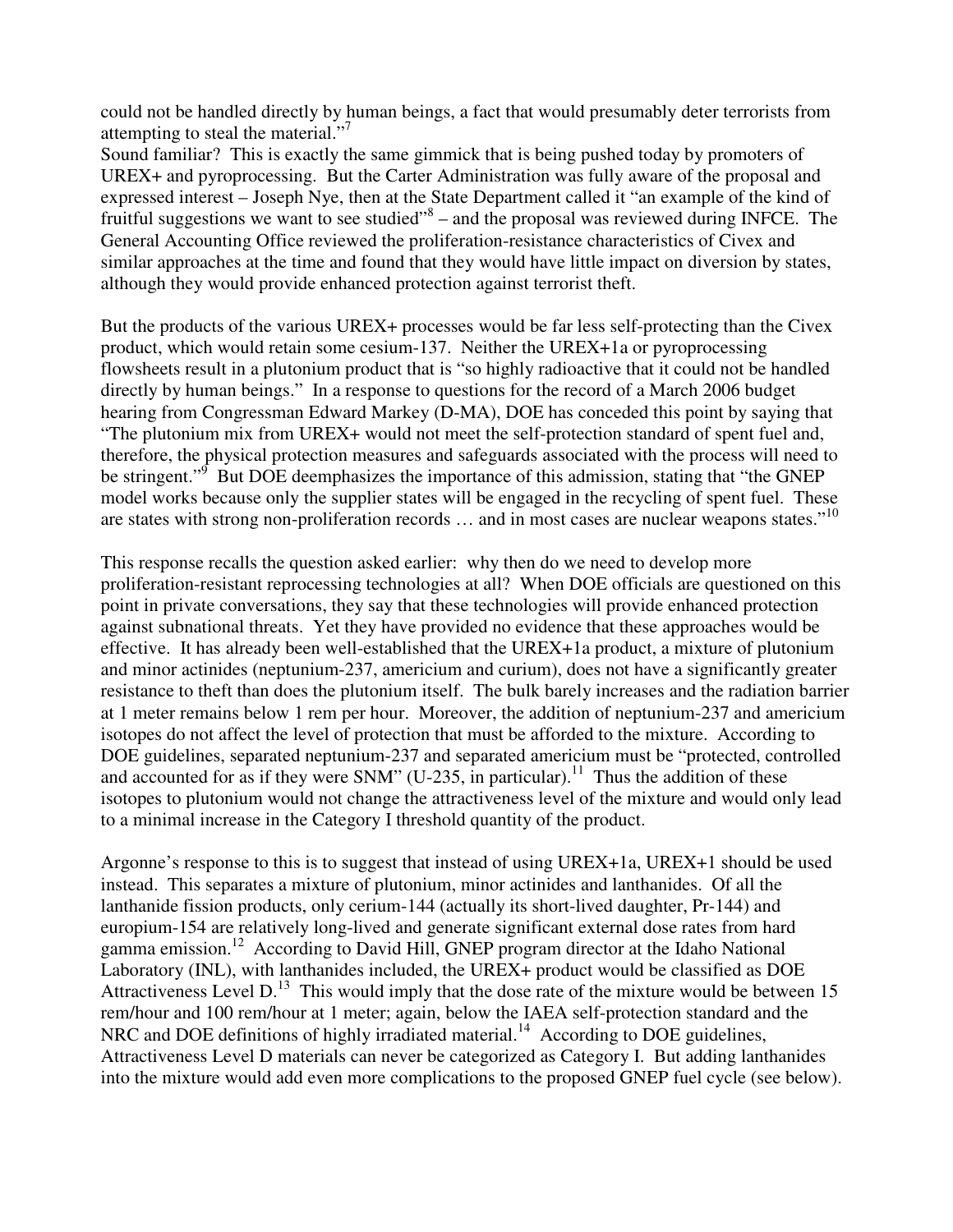Moreover, if the goal is to reduce the attractiveness of the reprocessing product to Level D, there is a far easier way and less hazardous way: simply blend the plutonium with uranium to a plutonium concentration below  $10\%$ <sup>15</sup>. In fact, this is consistent with the French claim that light-water reactor MOX fuel is not "separated plutonium" (although not with fast reactor driver fuel with plutonium contents of 15% or higher). However, both approaches would be completely ineffective in reducing the vulnerability of the closed fuel cycle to terrorist theft.

Another paradoxical aspect of the GNEP proposal is that although it carries an implicit criticism of conventional reprocessing programs that separate pure plutonium, it refuses to address the threat posed by these programs. As a result, the quantity of separated plutonium in the world is likely to increase, rather than decrease, over the next several decades.

DOE Secretary Samuel Bodman said in November 2005 that "in addressing reprocessing … we are guided by one overarching goal: to seek a global norm of no separated plutonium. I think everyone would agree that the stores of plutonium that have built up as a result of conventional reprocessing technologies pose a growing proliferation risk that requires vigilant attention."<sup>17</sup> However, there is no sign that DOE is willing to actually do anything to address the current proliferation risk associated with existing plutonium stockpiles. Soon after GNEP was rolled out in February, the Rokkasho Reprocessing Plant (RRP) began active testing with spent fuel, which will ultimately result in the separation of about four metric tons of plutonium. When the plant reaches full-scale operation, it will produce about eight metric tons per year. But Japan has already accumulated a plutonium stockpile in excess of forty tons, in contradiction to its 1997 pledge that its nuclear fuel cycle was based on the principle of "no surplus plutonium." There is every indication that countries that now utilize PUREX, including France, Japan, the U.K., Russia and India, regard GNEP as an endorsement, not a rejection, of their current practices.

In fact, Areva NC, the French national nuclear fuel cycle company, declared in mid-2006 its intention to develop a new generation of reprocessing plants for export to at least a dozen countries, potentially including the other four nuclear weapon states, Japan, Germany, Canada, Australia, the Netherlands, Argentina, Brazil and South Africa. Such a plan would have been unthinkable before DOE's GNEP announcement in February 2006. An Areva official said that the prospects for this plan were "boosted" by the "goal of organizing world commerce in spent fuel reprocessing" under the GNEP program.<sup>18</sup> The basis for the alleged proliferation resistance of this plant would be a process that would involve co-extraction of plutonium and uranium – as discussed before, a meaningless measure.

## **GNEP AND NUCLEAR MATERIAL ACCOUNTANCY**

Despite the IAEA's increasing emphasis on the use of containment and surveillance (C/S) and other qualitative measures in designing safeguards systems, "nuclear material accountancy remains a safeguards measure of fundamental importance."<sup>19</sup> Consequently, any modifications to the nuclear fuel cycle that have the potential to interfere with the application of accurate and precise nuclear material accountancy measures would have a negative impact on both national and international safeguards, even if the changes enhanced the effectiveness of C/S measures. Yet this would be precisely the effect that the proposed "proliferation-resistant" reprocessing systems would have. And given the difficulty the IAEA is already apparently experiencing in meeting its safeguards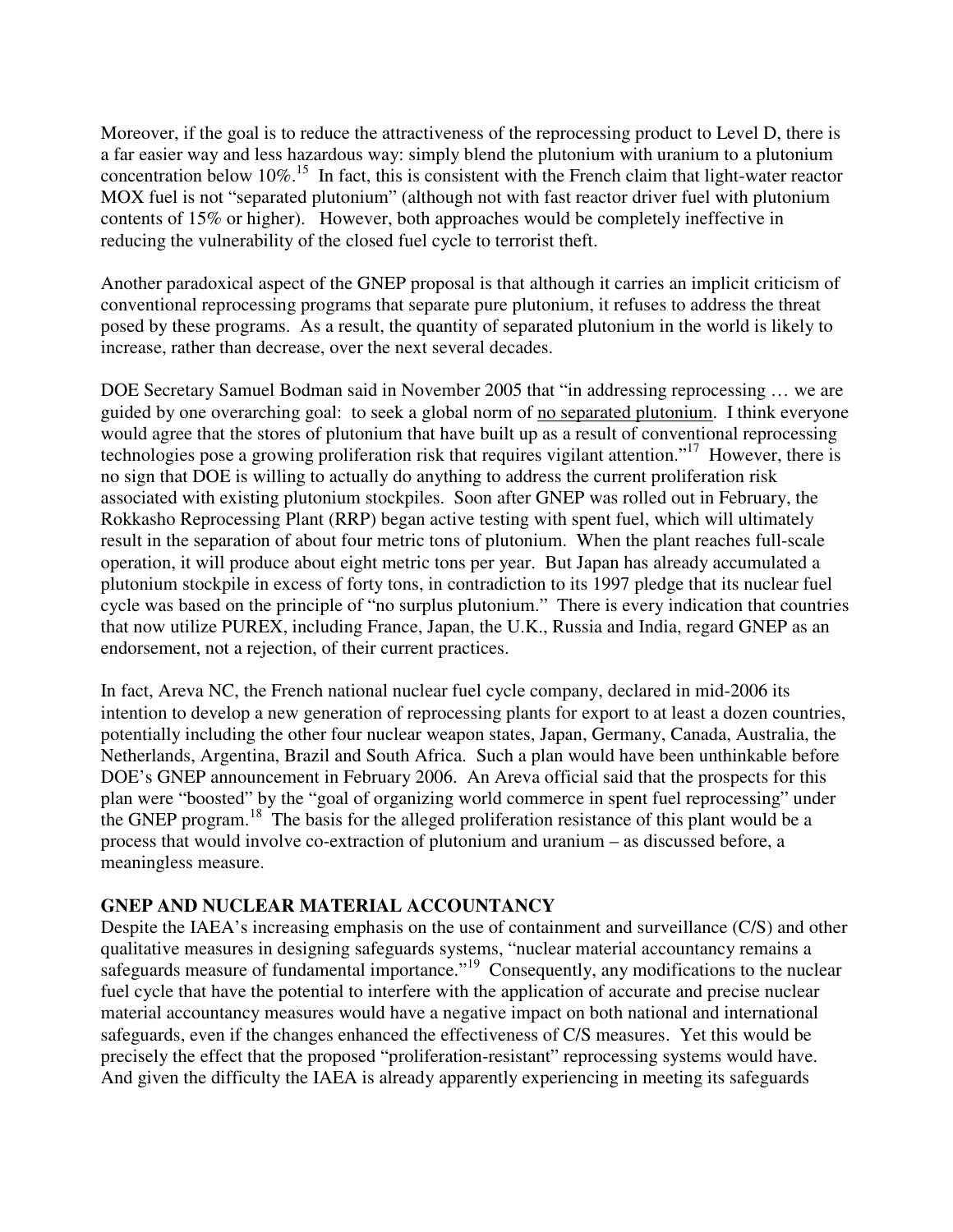goals at large-throughput conventional reprocessing plants like the Rokkasho Reprocessing Plant, the likelihood that safeguards goals could be met at so-called "proliferation-resistant" reprocessing plants is even lower.

First, changes to the reprocessing and fuel fabrication process streams to include minor actinides or minor actinides and lanthanides would degrade the ability to make precise measurements of the special nuclear material content of product and process streams. In particular, the use of nondestructive assay (NDA) methods to measure the plutonium in already difficult settings such as holdup (both in-process and residual) and waste streams would be affected by the inclusion of additional neutron and  $\alpha$ -emitters that would contribute to the spontaneous fission neutron and  $(\alpha, n)$ source terms. Second, the retention of high-activity materials in product streams would increase the hazards and complexities of sampling for destructive assay (DA) throughout the process.

The presence of minor actinides in product streams, even at the relatively low concentrations in LWR spent fuel, "could compromise the accuracy of the plutonium measurement if not properly taken into account."<sup>20</sup> But because the minor actinides neptunium and americium themselves must now be accounted for as if they were SNM, according to recent DOE guidance, each minor actinide would have to be separately assayed, greatly complicating material accountancy. And since the expected precision of minor actinide measurements using standard assay techniques is considerably lower than that for plutonium,<sup>21</sup> the overall precision of measurement of weapon-usable isotopes will decrease, with a corresponding effect on the ability to meet material accountancy goals.

The material accountancy challenges posed by including minor actinides and fission products in product streams would be compounded by the large number of separations and fuel fabrication plants contemplated in the proposed GNEP scheme. In one version of the fuel cycle circulated by Argonne National Laboratory officials, LWR spent fuel would be reprocessed at large, centralized UREX+ plants to extract a product containing plutonium, minor actinides and lanthanides. The product would then be shipped as oxide around the country to multiple "advanced [fast] burner reactors" (ABRs), each with its own integral metallic spent fuel pyroprocessing and fuel fabrication plant. (The lanthanides, cerium-144 and europium-154 in particular, would be retained in the product for transport because the radiation barrier provided by the actinides alone would be insufficient to provide appreciable self-protection.) At each site, the lanthanides would be removed at small aqueous separations plants, and the plutonium and minor actinide metal product would be fed into each fuel fabrication plant, along with the plutonium and actinides recovered by pyroprocessing. Therefore, each advanced burner reactor would have an aqueous separations plant, a pyroprocessing plant and a fuel fabrication plant. Since approximately three ABRs would be required to absorb the annual production of plutonium and actinides from about four LWRs of the same power rating (about one MT), if the total nuclear generating capacity increases to 500 GWe by 2050, over 200 1 GWe ABRs would be required. Even if located four to a site, this would still imply that approximately 50 sites would contain multiple bulk-handling facilities requiring domestic (and perhaps international) safeguards. The resolution of shipper-receiver differences and site MUFs, given the reduced precision of product assays, would be a formidable task.

The IAEA acknowledges that not all potential "intrinsic measures" for increasing the proliferation resistance of the nuclear fuel cycle can be incorporated into any one system, because "some of them are mutually incompatible."<sup>22</sup> Features that reduce accessibility to SNM, such as incomplete